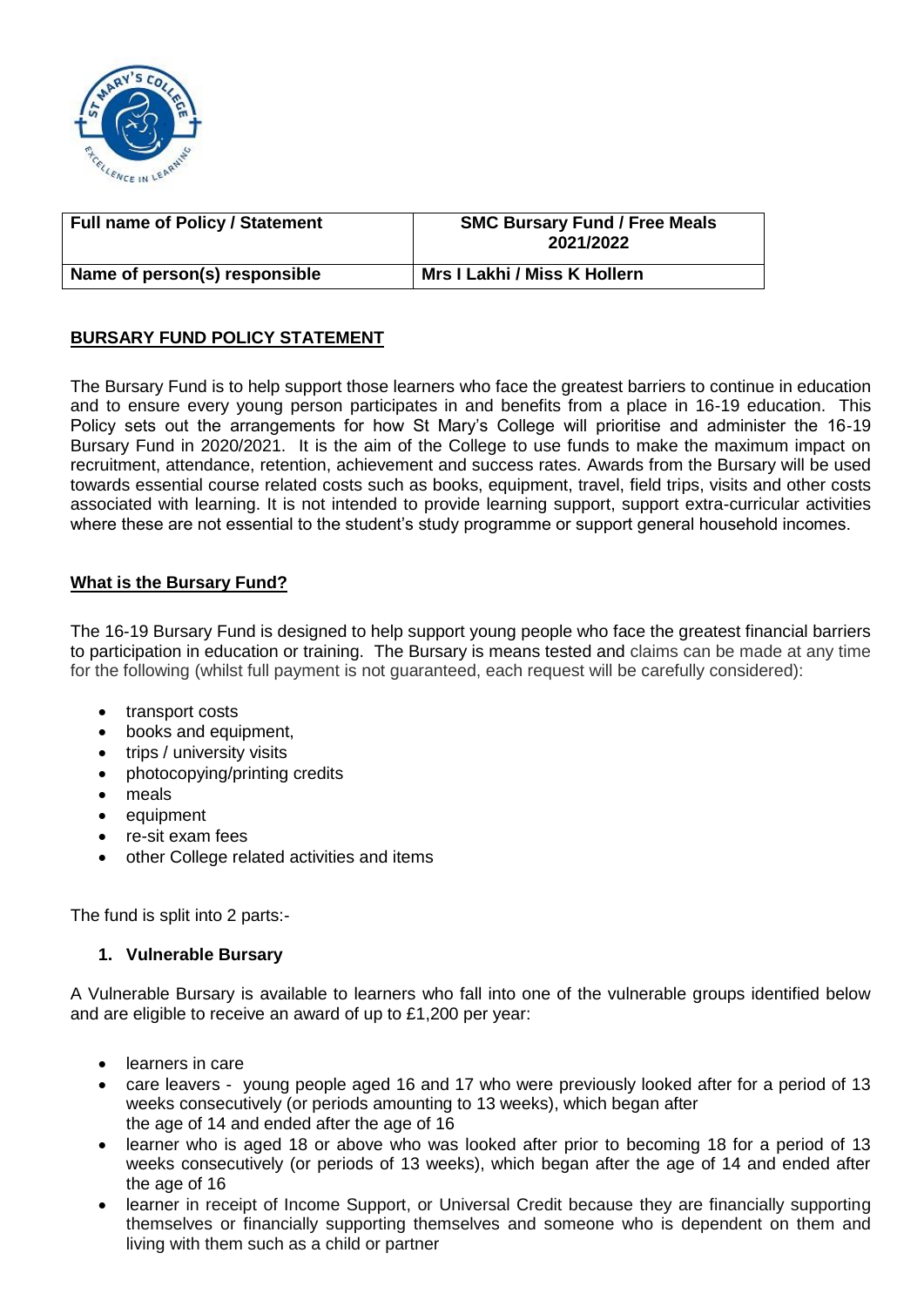learner in receipt of Disability Living Allowance or Personal Independence Payments in their own right as well as Employment and Support Allowance or Universal Credit in their own right (Child Benefit to parent will cease if learner successfully applies for Employment Support Allowance)

*\*\*Although a young person may be eligible for the bursary because they are in one of the defined vulnerable groups, bursary will only be granted if there is an actual financial need.* 

## **Evidence of eligibility for Vulnerable Bursaries:**

- learners who are in care or a care leaver, written confirmation of current or previous looked-after status from the relevant local authority
- learners in receipt of Income Support, a copy of the Income Support award notice. Learner must be entitled to the benefit in their own right and the evidence must confirm that the learner can be in further education or training (some young people in receipt of benefits are not allowed to participate)
- learners in receipt of Universal Credit, a copy of the Universal Credit Award notice. Learner must be entitled to the benefit in their own right and the evidence must confirm that the learner can be in further education or training. Learners must also provide additional documentation to confirm their independent status, for example a tenancy agreement in the learner's name, a child benefit receipt, children's birth certificates, utility bills etc.
- learners receiving Universal Credit/Employment and Support Allowance and Disability Living Allowance and Personal Independence Payments, a copy of the Universal Credit or ESA award from DWP (UC claimants will be able to print off details of their award from their journal). Evidence of receipt of Disability Living Allowance or Personal Independence Payment, must also be provided

#### *There is possibility of no award, or a limited award, of a bursary for vulnerable groups being the outcome of an application.*

*Income support is paid to young people such as teenage parents, young people with severe disabilities, teenagers living away from their parents, young people whose parents have died and unaccompanied asylum seeking children, where a financial need is established.*

*Learner awarded Universal Credit to pay for housing costs (in place of housing benefit) will not be eligible for a vulnerable bursary unless they are also receiving another eligible benefit.*

# **2. Discretionary Bursaries**

St Mary's college will then award bursaries to learners whose family's household income falls below **£18,000** per year and are facing genuine financial barriers to learning. The award will be made in kind up to a maximum of £400 subject to meeting attendance and behaviour criteria. Payments for trips/exceptional costs to ensure participation in learning will considered on an individual basis – please see Mrs Lakhi for an award request form.

#### **Who is eligible to apply?**

To be eligible to apply for the fund, the household income must fall below £18,000 and learners must meet the criteria detailed below:

- $\bullet$  be aged 16 or over but under 19 years of age at 31<sup>st</sup> August or
- be aged 19 or over at 31 August and have an Education, Health and Care Plan (EHCP)
- be aged 19 or over at 31 August and continuing on a programme enrolled on aged 16 to 18 ('19+ continuers')
- have been resident in the UK or EEA for three years preceding 31 August (verified before enrolment)
- be enrolled on a government funded course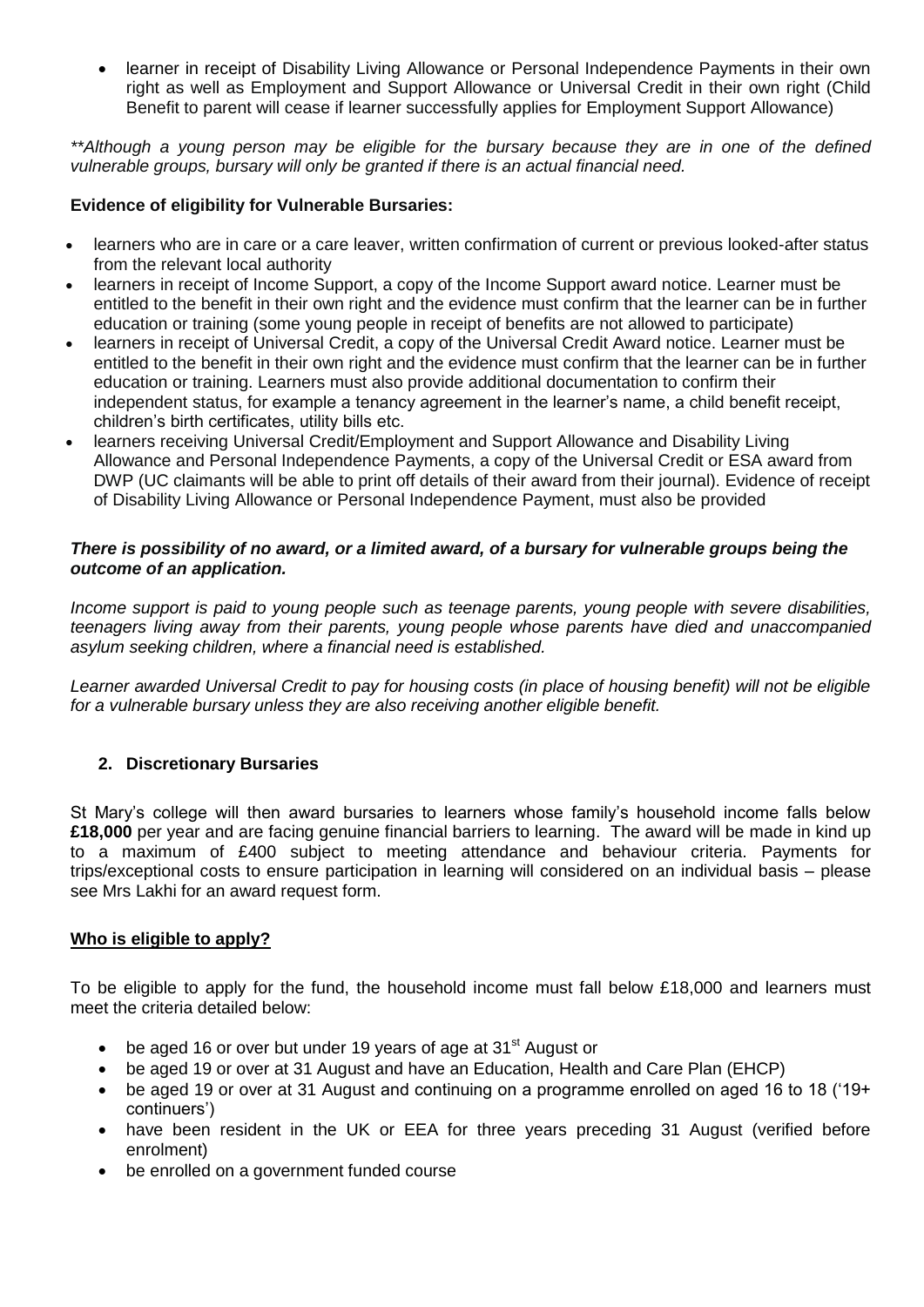## **How to apply?**

- complete the 16-19 Bursary Fund application form answering all questions to avoid any delays in processing – forms can be downloaded from the College Website [www.stmarysblackburn.ac.uk](http://www.stmarysblackburn.ac.uk/)
- submit your application form online before 30 October 2021 and email the required evidence to [bursary@stmarysblackburn.ac.uk](mailto:bursary@stmarysblackburn.ac.uk) – applications received after this date may be considered but funds will be allocated on a pro-rata basis.

### **Evidence**

All applications to access the 16-19 Bursary Fund must be supported by appropriate evidence as detailed on the application form. All evidence will be treated as confidential.

Learners in receipt of qualifying benefits – the evidence must confirm that the learner can be in further education or training.

#### **What happens next?**

- The Bursary Panel will test the application against the eligibility criteria and check the evidence and assess the need for funding. The Senior Safeguarding & Disciplinary Officer may discuss the application with the student if required. The 16-19 Bursary will only be awarded to a student that is eligible and facing a genuine financial barrier to participating.
- The Senior Safeguarding & Disciplinary Officer will notify students by email of the outcome of their application within 14 working days of receipt. However, in September the processing time may be longer as most applications are received at this time.
- Any application that requires special consideration will be discussed by the Bursary Fund Awards Committee (see membership), who will consider the application and decide the level of any award. This is normally completed within 4 weeks of the application.
- The Finance Officer/Senior Safeguarding & Disciplinary Officer will keep financial records of all awards made for a period of six years

#### *Please note: Students will need to have a current bank account.*

#### **Appeals Process**

You have a right to appeal. Any learner or their parent/guardian not satisfied with the outcome of their application, can appeal in writing to the Senior Safeguarding & Disciplinary Officer within 10 working days stating fully their reasons why. The Senior Safeguarding & Disciplinary Officer will call a Bursary Fund Appeals Panel within 14 working days of receiving the appeal. Final decisions for appeals will be made by the Appeals Panel consisting of the Finance Manager and the Director of Students. The applicant will be informed of the panel's decision within 10 working days of that meeting. The panel's decision is final.

#### **Confidentiality**

Applications and supporting evidence will be confidential to the 16-19 Bursary Application Panel, and in the event of an appeal, the 16-19 Bursary Appeals Panel. The applications and supporting evidence will remain confidential during processing, payment and storage. If it is necessary to obtain additional information to reach a decision, the learner and/or their parent/ carer(s) will be told the reasons why this is necessary prior to sharing any information further.

#### **Exceptional Circumstances**

The Applications for learners who are eligible for government funding, but whose household income is in excess of the stated threshold and are experiencing financial difficulty due to a significant and unexpected change in personal circumstances during their time at College, may be considered for the Bursary Fund/emergency payments.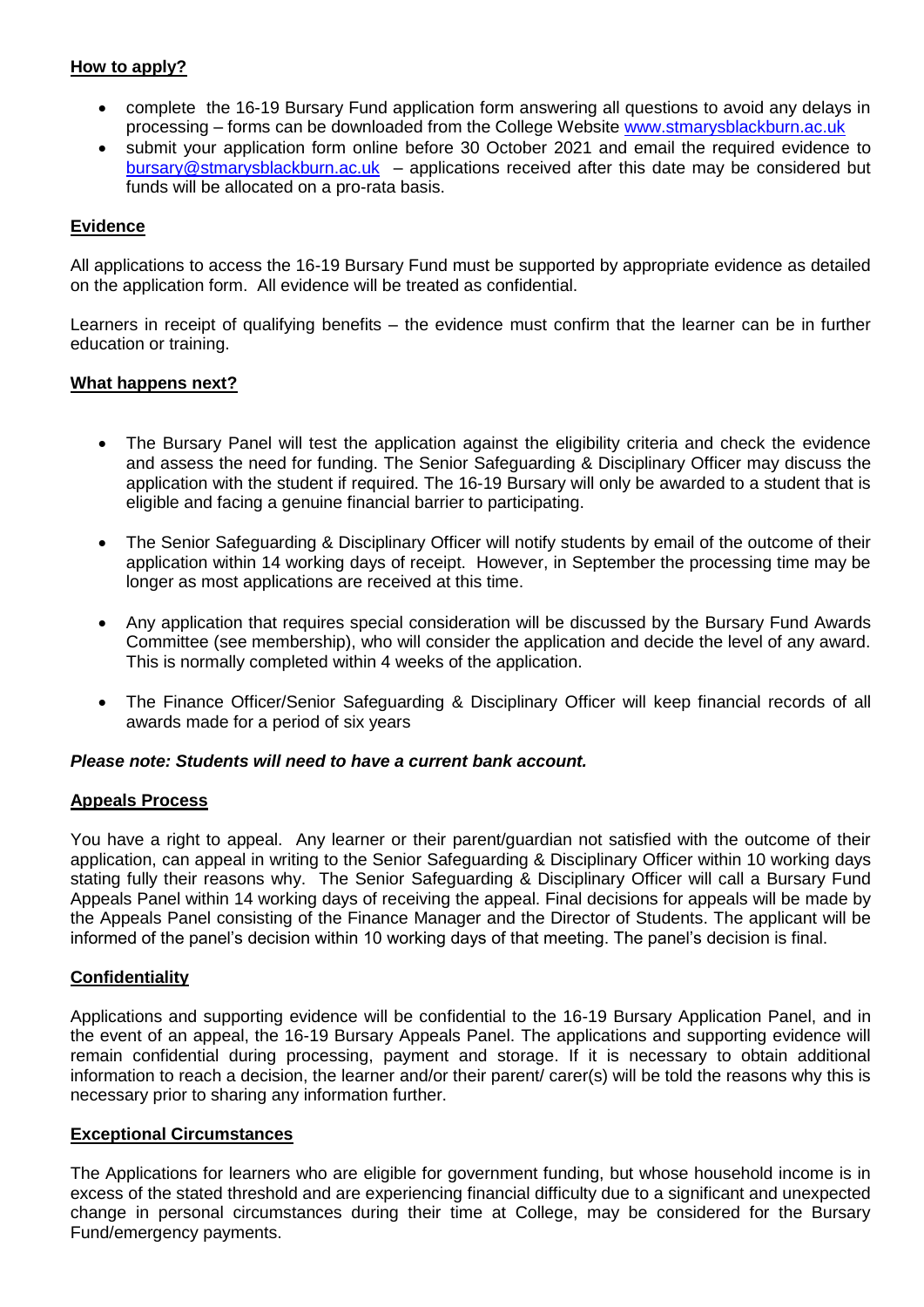The Senior Safeguarding & Disciplinary Officer may, at her discretion, also award a Bursary to any learner who faces genuine financial barriers to staying on in education such as a young carer who is providing care to a sick or disabled relative.

The College will operate a contingency fund which will be used for one-off payments to help learners who are experiencing exceptionally challenging circumstances, attend school trips, interviews etc.

Learners may apply for the Bursary Fund anytime during the year if their circumstances change.

# **ABSENCE**

Any awards will be subject to satisfactory attendance, punctuality, behaviour and progress in line with the College's Attendance Policy. Attendance below 93% may result in the bursary awards being removed or withheld. Issues with punctuality may also result in awards being withheld.

## **HOLIDAYS IN COLLEGE TERM TIME**

The College discourages taking time away from study for holidays during term time therefore holidays in college term time will be recorded as unauthorised. In the event you choose to do this a letter from parent/guardian should be sent to Mrs Willoughby.

# **FORMAL AGREEMENT**

A student awarded a Guaranteed or Discretionary Bursary will sign an agreement with St Mary's College undertaking to meet the College's conditions, accepting the amount and basis on which it is to be paid.

## **DISCRETIONARY LEARNER SUPPORT FUND AWARDS COMMITTEE**

Ifrana Lakhi (Bursary/Senior Safeguarding & Disciplinary Officer) Catherine Willoughby (Attendance Officer)

#### **Responsibilities:**

1. The Senior Safeguarding and Welfare Officer and the Business Manager to formulate the College policy and procedure for distributing the Bursary Award Fund

2. To agree and confirm the criteria and formula for making standard awards

3. To agree discretionary awards on an individual basis

#### **DISCRETIONARY LEARNER SUPPORT FUND APPEALS PANEL**

Director of Students Finance/Business Manager

This Panel is responsible for hearing any appeals and to rule on the appropriateness of the original award decision, confirming or amending it as appropriate. Following this, the Senior Safeguarding & Disciplinary Officer will communicate the outcome of the appeal to the student by letter.

# **Free College Meals**

As well as the bursary fund, some students may be eligible for the free college meals. The College will fund the free meal to all eligible students via an electronic credit to the value of £2.41 a day for the days the student is timetabled to be in college, which can only be redeemed on–site to the value of £2.41 a day.

Learners who are off-site undertaking work placement or on educational visits may be offered cash at the discretion of the Senior Student Welfare Officer – please inform Mrs Lakhi prior to the event.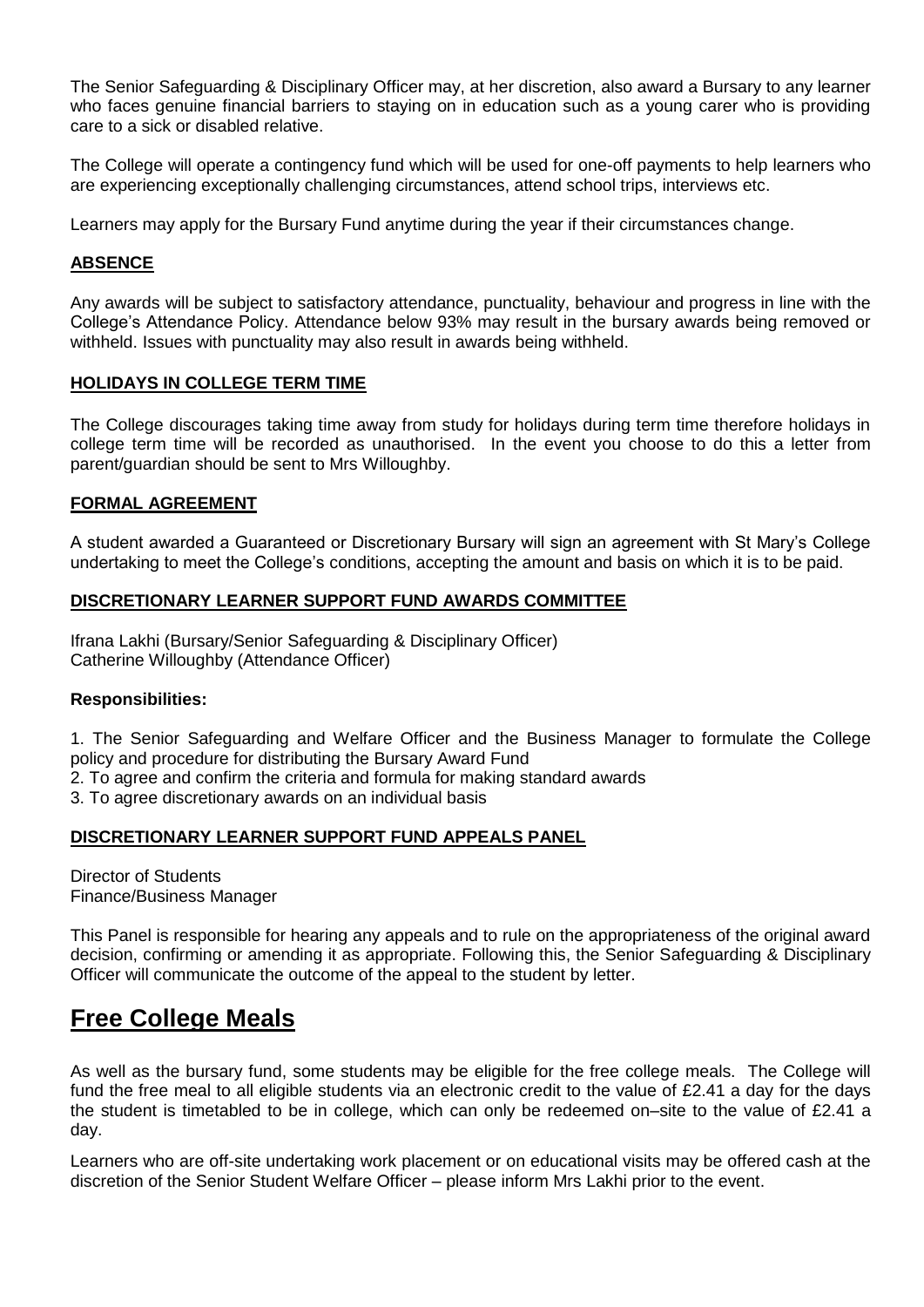# **Eligibility**

One of the following must apply:

- learners must be aged between 16 and 18 on 31 August to be eligible for free meals. Learners who turn 19 during their study programme will remain eligible for a free meal until the end of the academic year in which they turn 19.
- learners aged 19 or over at 31 August 2021 and have an Education, Health and Care Plan (EHCP).
- learners aged 19 or over at 31 August and continuing on a programme enrolled on aged 16 to 18 ('19+ continuers').

In addition to the above, learners must have been a resident in the UK or EEA for three years preceding 31 August (verified before enrolment).

In addition, learners or their parents / carers must be entitled to one of the benefits listed below to qualify for the free meals:

- Income Support
- Income-based Jobseekers Allowance
- Income-related Employment Support Allowance (ESA)
- Support under part VI of the Immigration and Asylum Act 1999
- State Pension Credit (guarantee element)
- Child Tax Credit (provided you are not entitled to Working Tax Credit) and have an annual gross income of no more than £16,190 as assessed by HMRC
- Universal Credit with net earnings not exceeding the equivalent of £7,400 pa
- Working Tax Credit run-on paid for 4 weeks after you stop qualifying for Working Tax Credit

# *Universal Credit (self - employment) - Parents will need to provide evidence of:*

- Universal Credit by providing their Universal Credit award letter
- Self employment by providing a copy of their company registration and tax return form
- Monthly net earnings not exceeding the threshold please complete the self-declaration form on the website

# **How to apply?**

- complete the 16-19 Bursary Fund/Free Meals application answering all questions to avoid delays in processing – forms to be completed on the College Website [www.stmarysblackburn.ac.uk](http://www.stmarysblackburn.ac.uk/)
- email the required proof to [bursary@stmarysblackburn.ac.uk](mailto:bursary@stmarysblackburn.ac.uk) please state student name and date of birth in the email
- applications received after 30 October will not be backdated for awards

#### **Evidence**

All applications for the Free Meal must be supported by appropriate evidence as detailed on the application form.

#### **Important Notes**

The fund will be distributed in a consistent and fair way and in accordance with guidance issued by the Education and Skills Funding Agency (ESFA). Learner eligibility will normally be determined through an income-related assessment together with an assessment of the actual need for support. Where possible and appropriate, awards will be calculated using a standard formula. This process will be managed by the Senior Safeguarding & Disciplinary Officer. The Bursary fund cannot be used to fund extra-curricular activities or learning support, Duke of Edinburgh Award, tuition etc. Awards will be made as and when funds are requested for a specific purpose, upon completion of an awards request form. Request forms will be emailed upon a successful bursary application and will also be available on the College website.